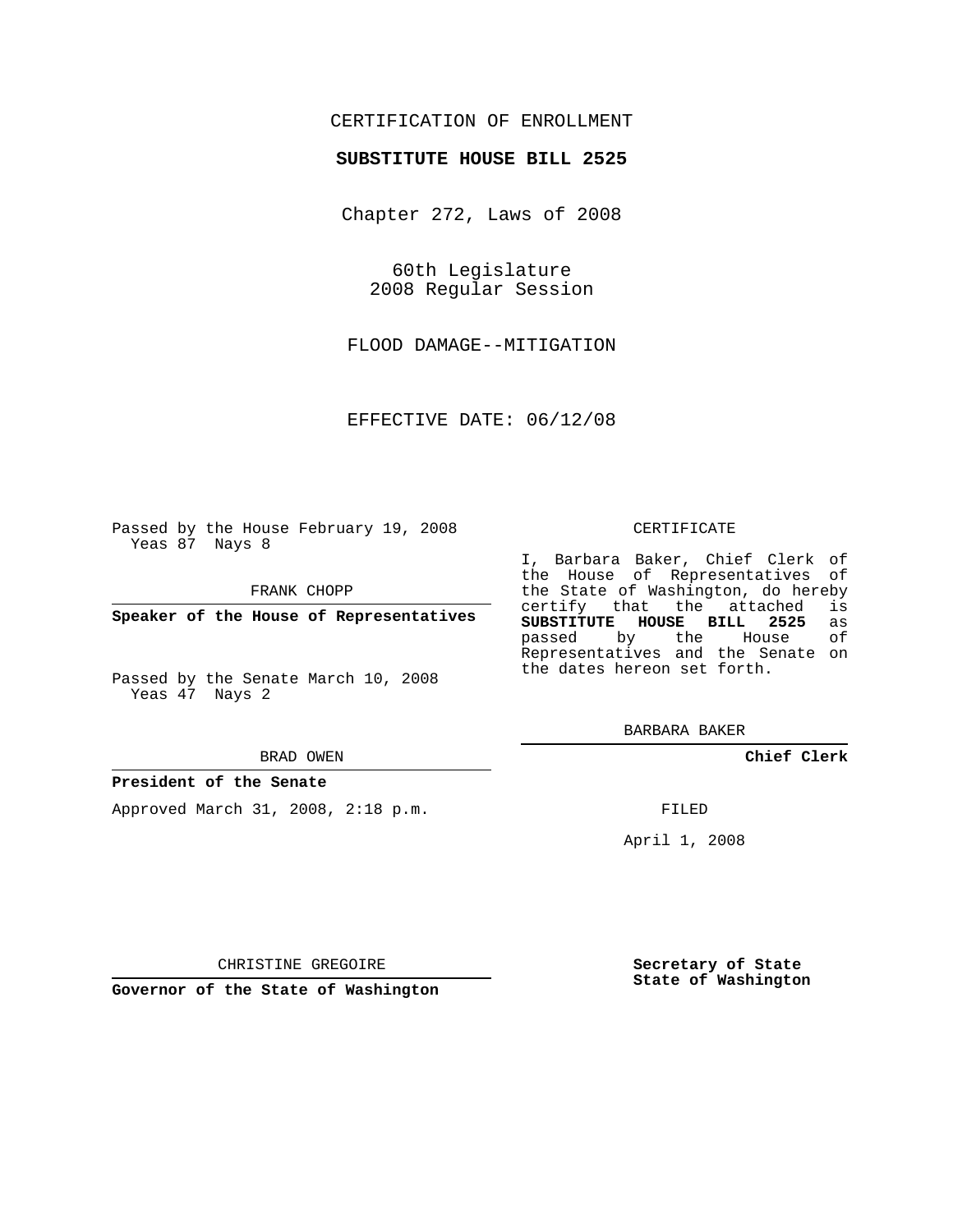# **SUBSTITUTE HOUSE BILL 2525** \_\_\_\_\_\_\_\_\_\_\_\_\_\_\_\_\_\_\_\_\_\_\_\_\_\_\_\_\_\_\_\_\_\_\_\_\_\_\_\_\_\_\_\_\_

\_\_\_\_\_\_\_\_\_\_\_\_\_\_\_\_\_\_\_\_\_\_\_\_\_\_\_\_\_\_\_\_\_\_\_\_\_\_\_\_\_\_\_\_\_

Passed Legislature - 2008 Regular Session

## **State of Washington 60th Legislature 2008 Regular Session**

**By** House Agriculture & Natural Resources (originally sponsored by Representatives Pearson, Kretz, Kristiansen, and Ross)

READ FIRST TIME 01/28/08.

 AN ACT Relating to mitigating flood damage; and amending RCW 77.55.021.

BE IT ENACTED BY THE LEGISLATURE OF THE STATE OF WASHINGTON:

 **Sec. 1.** RCW 77.55.021 and 2005 c 146 s 201 are each amended to read as follows:

 (1) Except as provided in RCW 77.55.031, 77.55.051, and 77.55.041, in the event that any person or government agency desires to undertake a hydraulic project, the person or government agency shall, before commencing work thereon, secure the approval of the department in the form of a permit as to the adequacy of the means proposed for the protection of fish life.

 (2) A complete written application for a permit may be submitted in person or by registered mail and must contain the following:

(a) General plans for the overall project;

 (b) Complete plans and specifications of the proposed construction or work within the mean higher high water line in saltwater or within 17 the ordinary high water line in freshwater;

 (c) Complete plans and specifications for the proper protection of fish life; and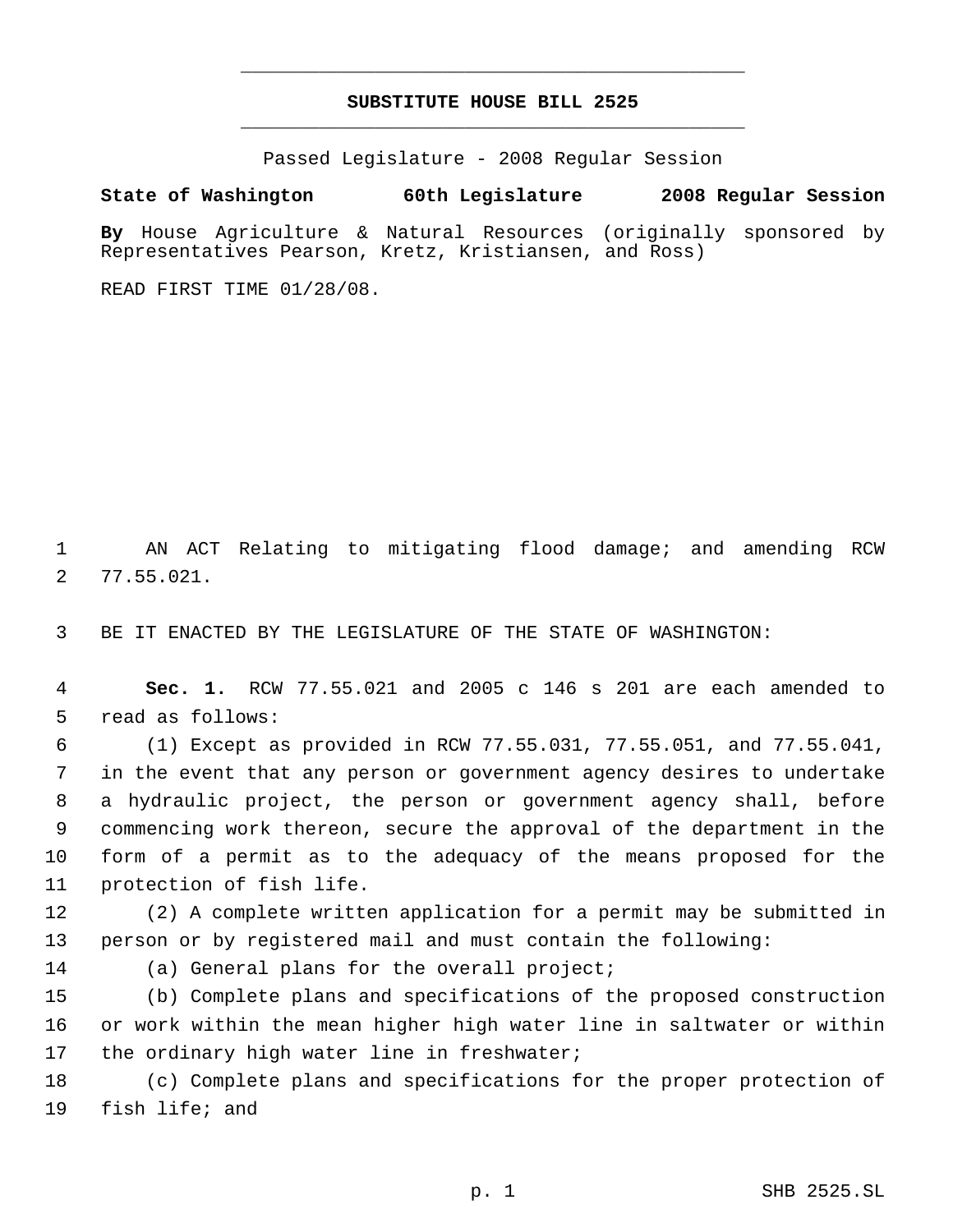(d) Notice of compliance with any applicable requirements of the state environmental policy act, unless otherwise provided for in this chapter.

 (3)(a) Protection of fish life is the only ground upon which approval of a permit may be denied or conditioned. Approval of a permit may not be unreasonably withheld or unreasonably conditioned. Except as provided in this subsection and subsections (8), (10), and  $((+11))$   $(12)$  of this section, the department has forty-five calendar days upon receipt of a complete application to grant or deny approval of a permit. The forty-five day requirement is suspended if:

 (i) After ten working days of receipt of the application, the applicant remains unavailable or unable to arrange for a timely field 13 evaluation of the proposed project;

(ii) The site is physically inaccessible for inspection;

(iii) The applicant requests a delay; or

 (iv) The department is issuing a permit for a storm water discharge and is complying with the requirements of RCW 77.55.161(3)(b).

 (b) Immediately upon determination that the forty-five day period is suspended, the department shall notify the applicant in writing of the reasons for the delay.

 (c) The period of forty-five calendar days may be extended if the permit is part of a multiagency permit streamlining effort and all participating permitting agencies and the permit applicant agree to an extended timeline longer than forty-five calendar days.

 (4) If the department denies approval of a permit, the department shall provide the applicant a written statement of the specific reasons why and how the proposed project would adversely affect fish life. Issuance, denial, conditioning, or modification of a permit shall be appealable to the department or the board as specified in RCW 77.55.301 within thirty days of the notice of decision.

 (5)(a) The permittee must demonstrate substantial progress on construction of that portion of the project relating to the permit within two years of the date of issuance.

 (b) Approval of a permit is valid for a period of up to five years from the date of issuance, except as provided in (c) of this subsection and in RCW 77.55.151.

 (c) A permit remains in effect without need for periodic renewal for hydraulic projects that divert water for agricultural irrigation or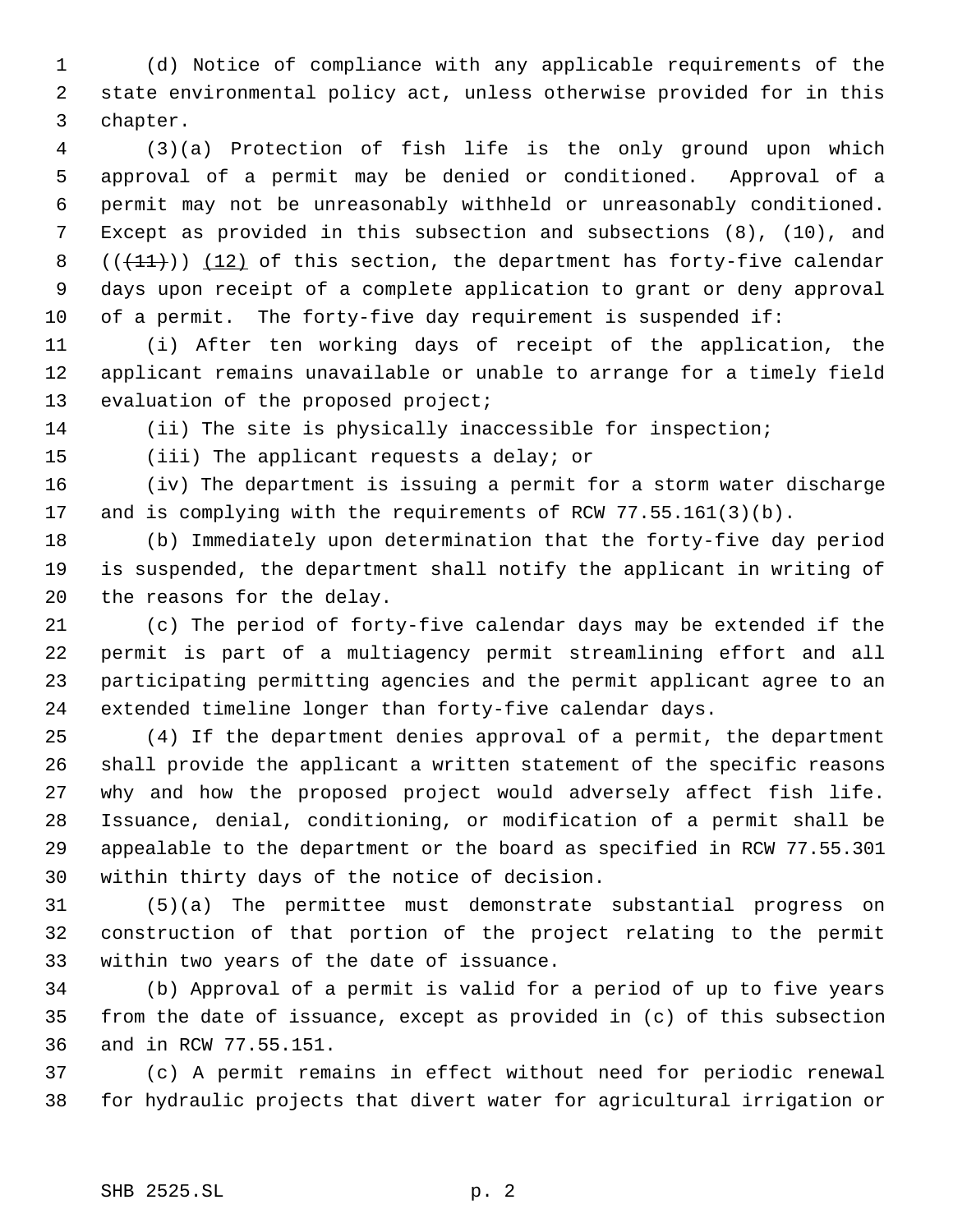stock watering purposes and that involve seasonal construction or other work. A permit for streambank stabilization projects to protect farm and agricultural land as defined in RCW 84.34.020 remains in effect without need for periodic renewal if the problem causing the need for the streambank stabilization occurs on an annual or more frequent basis. The permittee must notify the appropriate agency before commencing the construction or other work within the area covered by the permit.

 (6) The department may, after consultation with the permittee, modify a permit due to changed conditions. The modification becomes effective unless appealed to the department or the board as specified in RCW 77.55.301 within thirty days from the notice of the proposed modification. For hydraulic projects that divert water for agricultural irrigation or stock watering purposes, or when the hydraulic project or other work is associated with streambank stabilization to protect farm and agricultural land as defined in RCW 84.34.020, the burden is on the department to show that changed conditions warrant the modification in order to protect fish life.

 (7) A permittee may request modification of a permit due to changed conditions. The request must be processed within forty-five calendar days of receipt of the written request. A decision by the department may be appealed to the board within thirty days of the notice of the decision. For hydraulic projects that divert water for agricultural irrigation or stock watering purposes, or when the hydraulic project or other work is associated with streambank stabilization to protect farm and agricultural land as defined in RCW 84.34.020, the burden is on the permittee to show that changed conditions warrant the requested modification and that such a modification will not impair fish life.

29 (8)(a) The department  $((\theta \cdot r))_+$  the county legislative authority, or 30 the governor may declare and continue an emergency. If the county legislative authority declares an emergency under this subsection, it 32 shall immediately notify the department ((if it declares an emergency 33 under this subsection)). A declared state of emergency by the governor under RCW 43.06.010 shall constitute a declaration under this subsection.

 (b) The department, through its authorized representatives, shall issue immediately, upon request, oral approval for a stream crossing, or work to remove any obstructions, repair existing structures, restore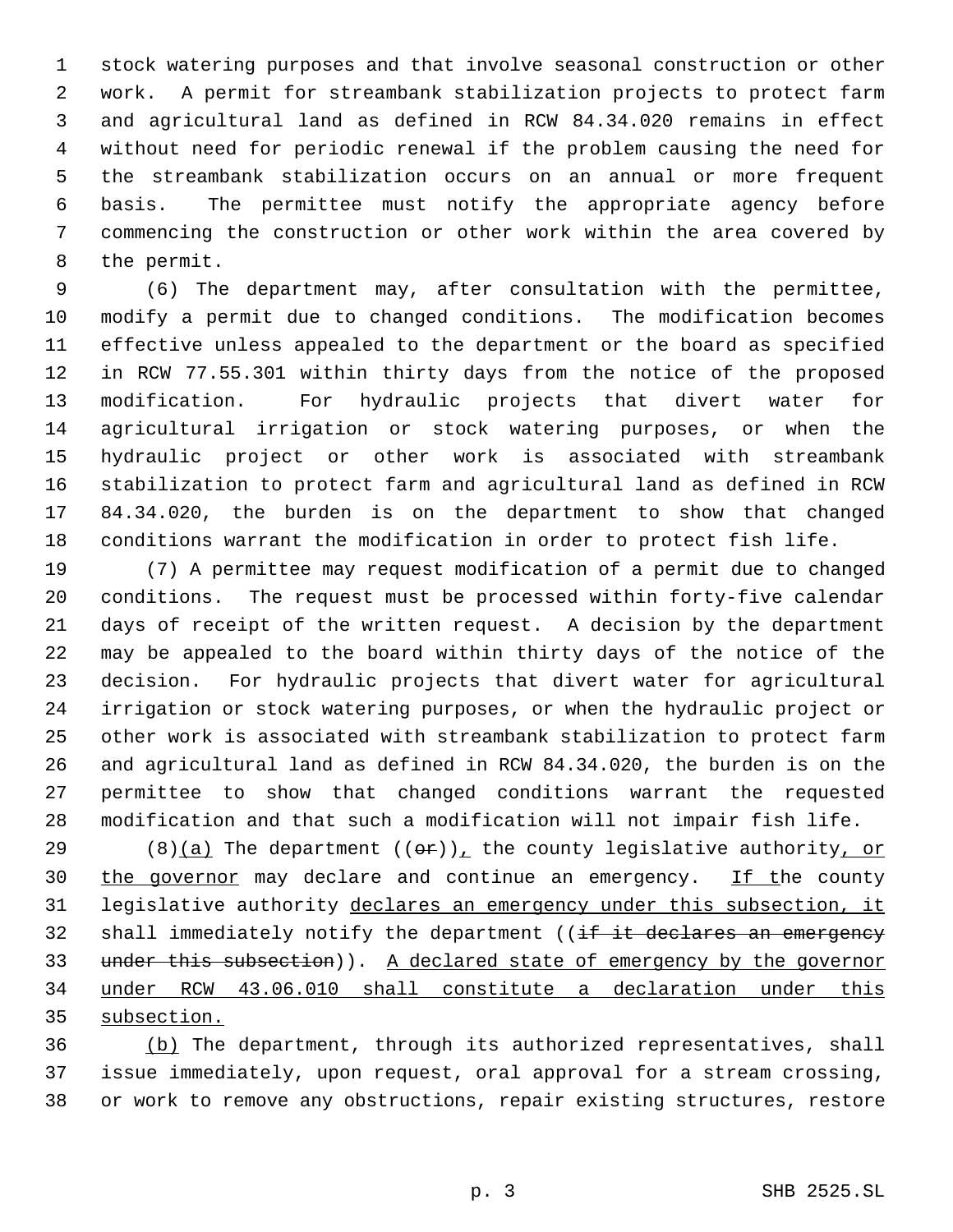streambanks, protect fish life, or protect property threatened by the stream or a change in the stream flow without the necessity of obtaining a written permit prior to commencing work. Conditions of the emergency oral permit must be established by the department and reduced to writing within thirty days and complied with as provided for in this chapter.

 (c) The department may not require the provisions of the state environmental policy act, chapter 43.21C RCW, to be met as a condition of issuing a permit under this subsection.

 (9) All state and local agencies with authority under this chapter to issue permits or other authorizations in connection with emergency water withdrawals and facilities authorized under RCW 43.83B.410 shall expedite the processing of such permits or authorizations in keeping with the emergency nature of such requests and shall provide a decision to the applicant within fifteen calendar days of the date of application.

 (10) The department or the county legislative authority may determine an imminent danger exists. The county legislative authority shall notify the department, in writing, if it determines that an imminent danger exists. In cases of imminent danger, the department shall issue an expedited written permit, upon request, for work to remove any obstructions, repair existing structures, restore banks, protect fish resources, or protect property. Expedited permit requests require a complete written application as provided in subsection (2) of this section and must be issued within fifteen calendar days of the receipt of a complete written application. Approval of an expedited permit is valid for up to sixty days from the date of issuance. The department may not require the provisions of the state environmental policy act, chapter 43.21C RCW, to be met as a condition of issuing a permit under this subsection.

 (11)(a) For any property, except for property located on a marine shoreline, that has experienced at least two consecutive years of flooding or erosion that has damaged or has threatened to damage a 34 major structure, water supply system, septic system, or access to any 35 road or highway, the county legislative authority may determine that a chronic danger exists. The county legislative authority shall notify the department, in writing, when it determines that a chronic danger exists. In cases of chronic danger, the department shall issue a